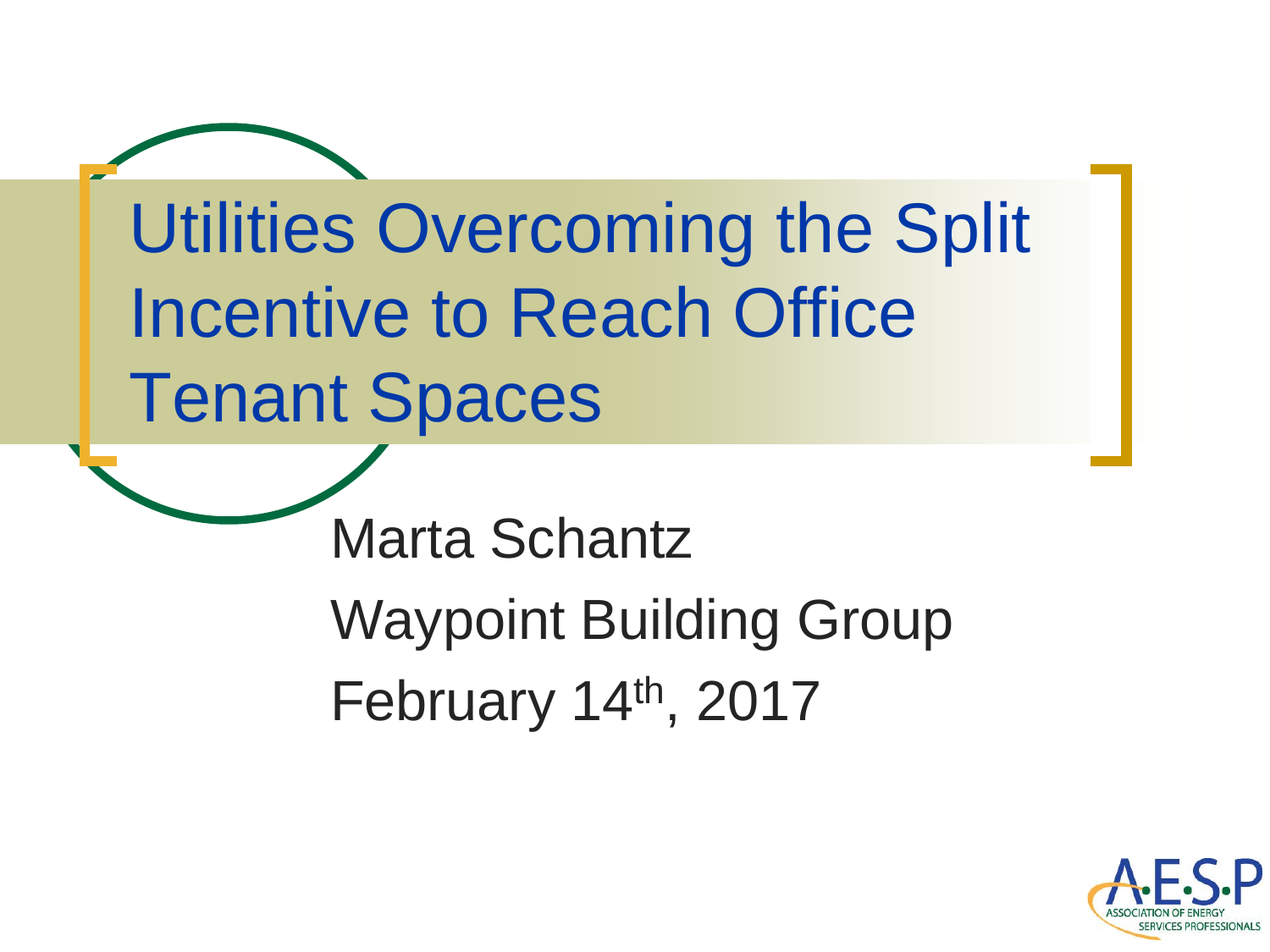## **Barriers to Efficiency in Office** Tenant Spaces

*Financial Market*

#### *Info & Knowledge*

*Physical Building*

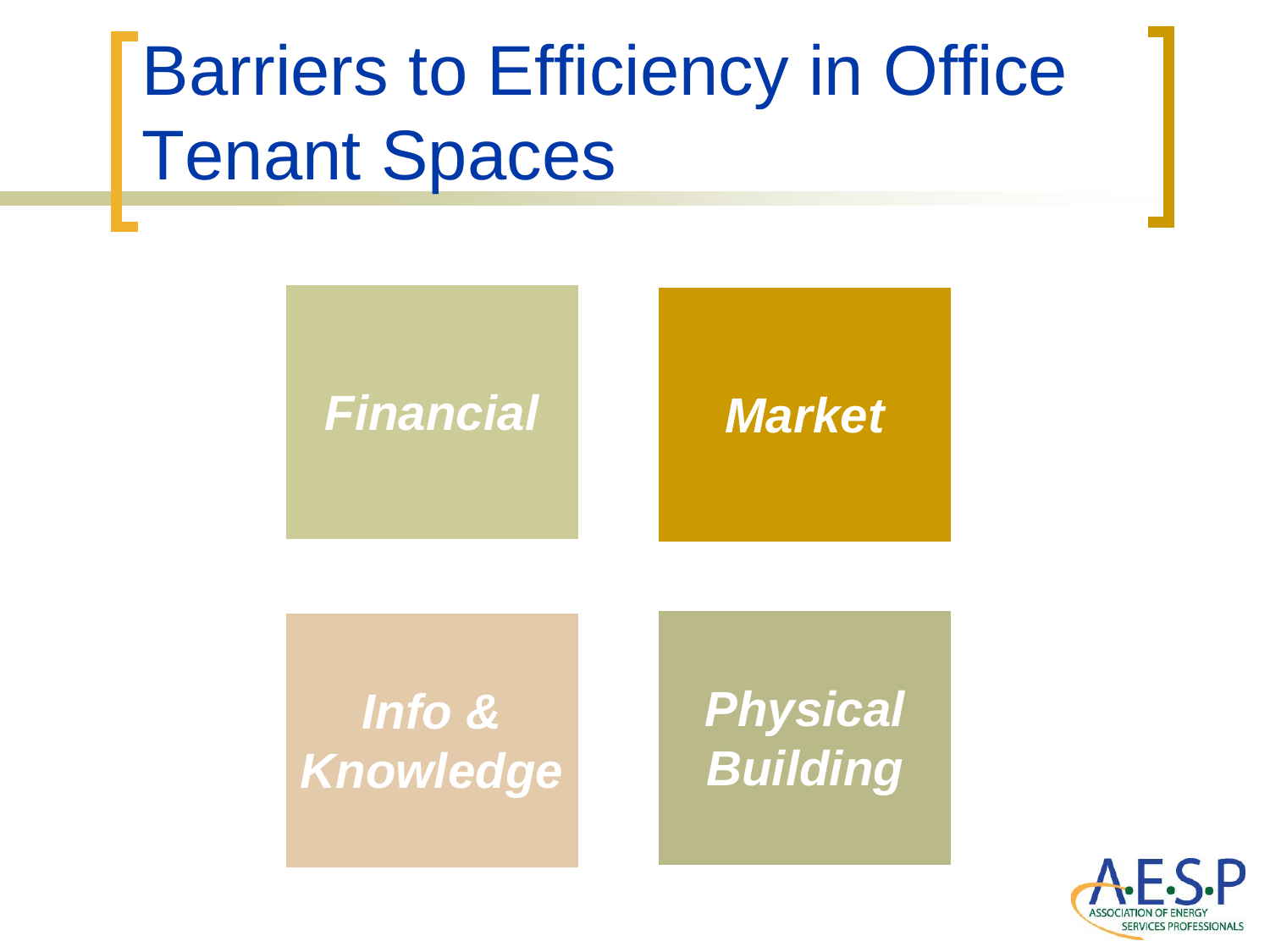## Commercial Real Estate Building Life Cycle



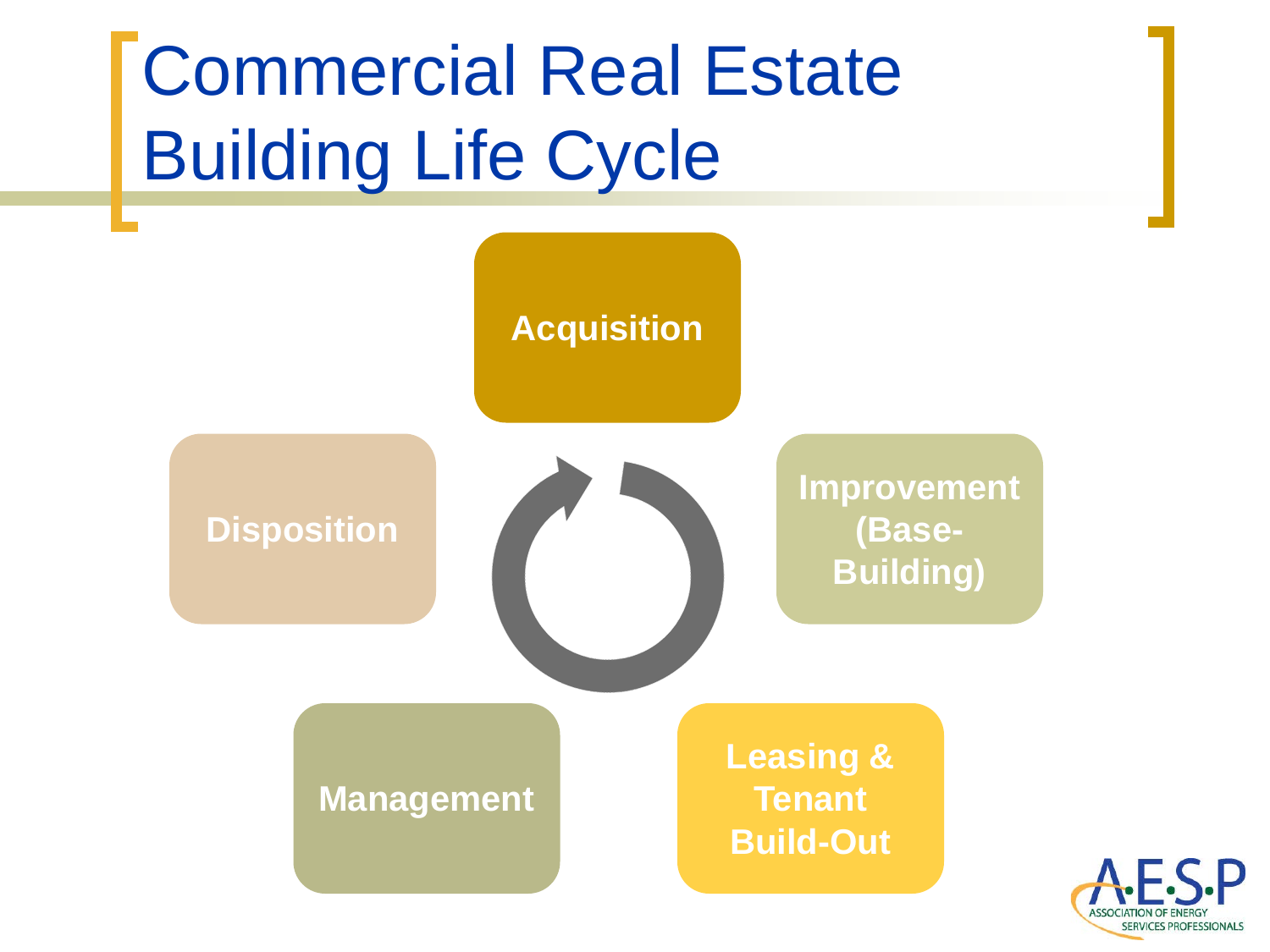

*Tenant selects top 3 spaces, gets Broker (Owner's Rep) proposals including a "Fit Plan"*

*Ideal timing to include Efficiency in tenant space design*

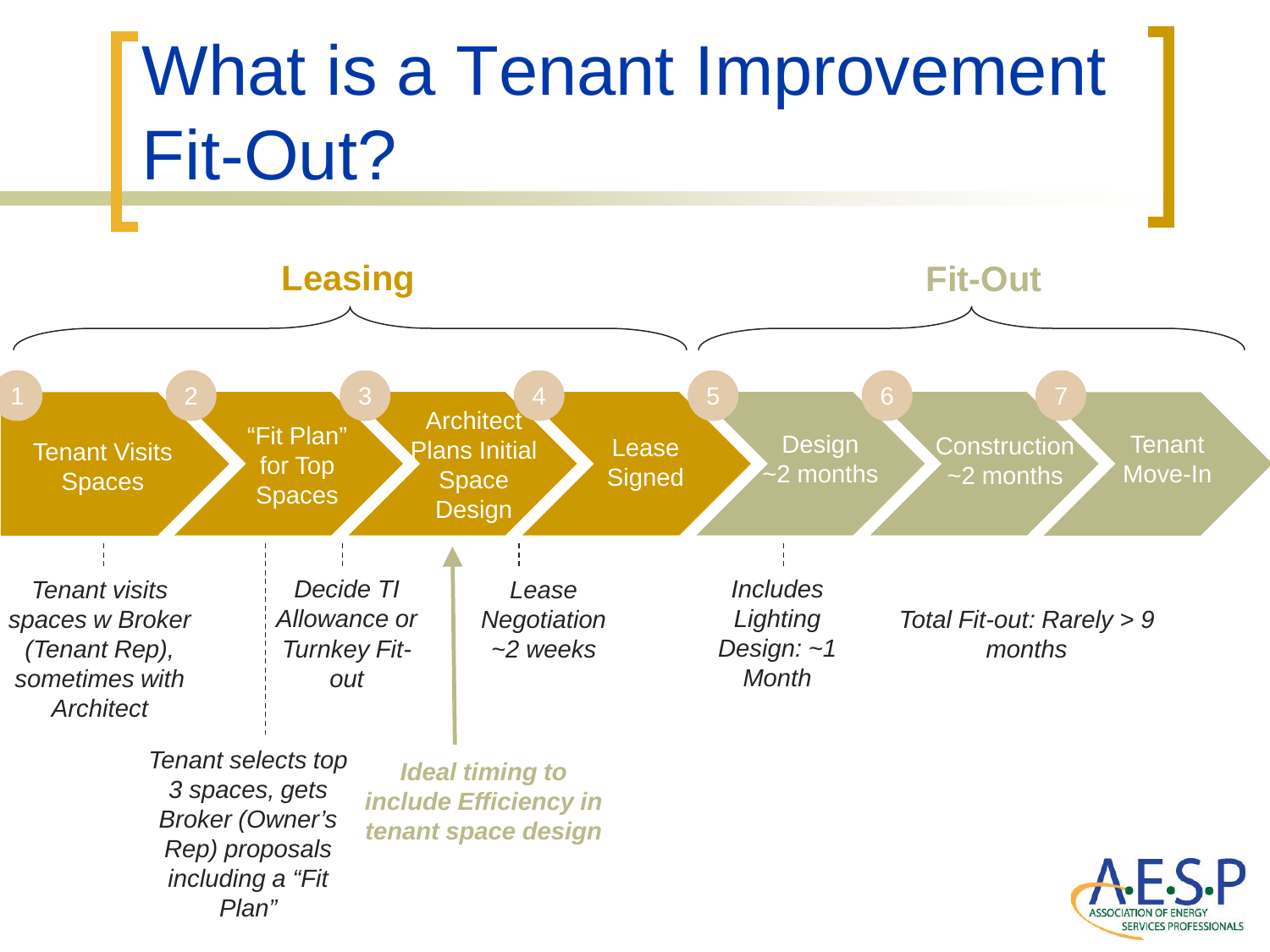## **Cross-Utility Energy Efficiency Collaboration**

# nationalgrid

*Electric and natural gas utility serving customers in MA, RI and NY and the United Kingdom* 



*Commonwealth of Massachusetts*

### **EVERSOURCE**

*Electric and gas utility serving customers in 3 New England states*

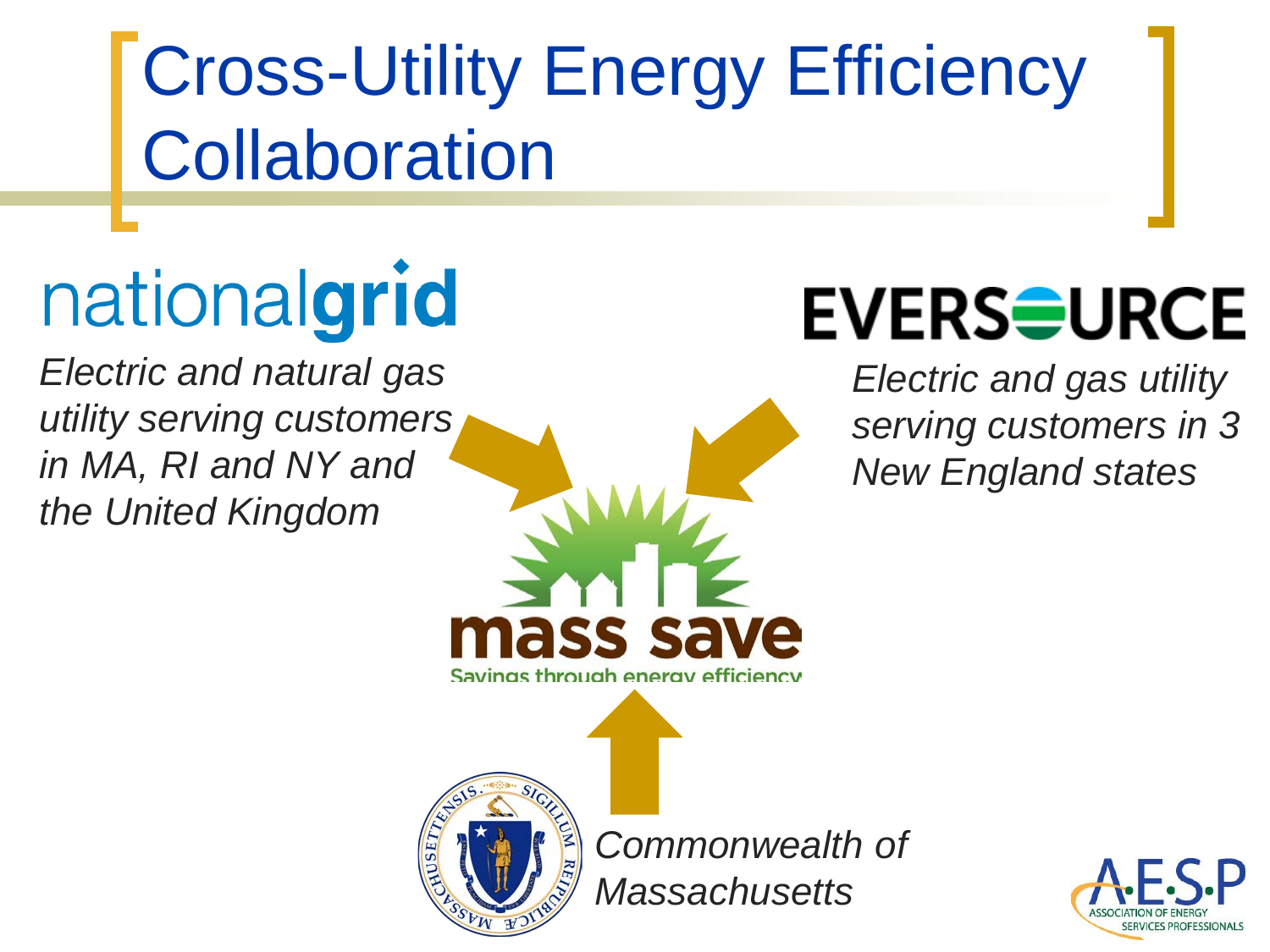Sustainable Office Design Program Incentive

#### *Offers a \$1/sqft incentive*

- Incentive paid to building owner or tenant
- Offers Lighting Designer Incentive of 20% of tenant incentive, cap at \$15,000
- Encourages collaboration between design teams and utilities

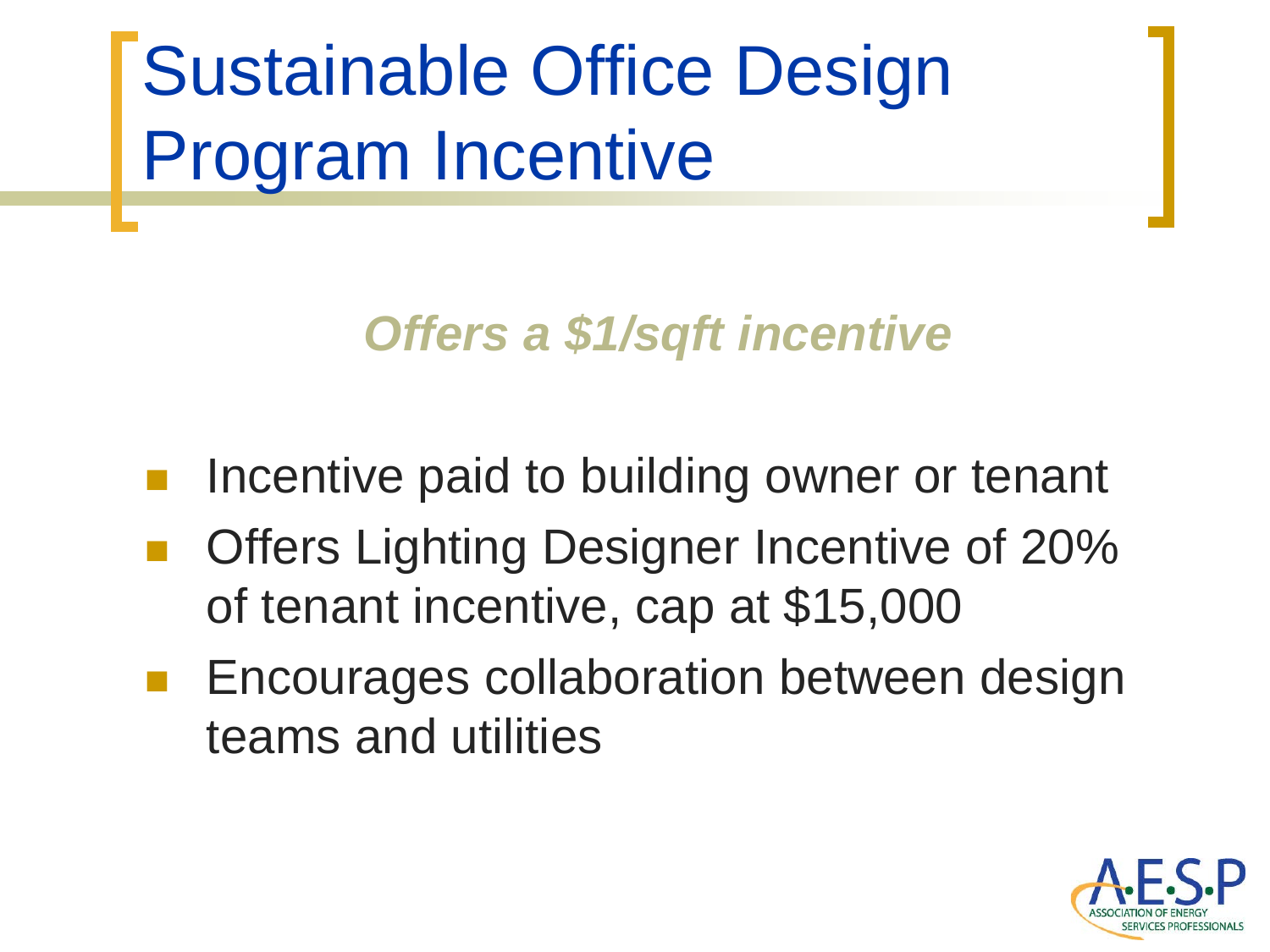Sustainable Office Design Program Criteria

- 1. Minimum Space Requirement 7,500 sqft
- 2. Open Office Component >40%
- 3. Partition Heights <48 inches
- 4. Lighting Power Density <.675 W/sqft
- 5. Control Density <290 sqft/control

*Compliance with these requirements assures availability of program incentives*

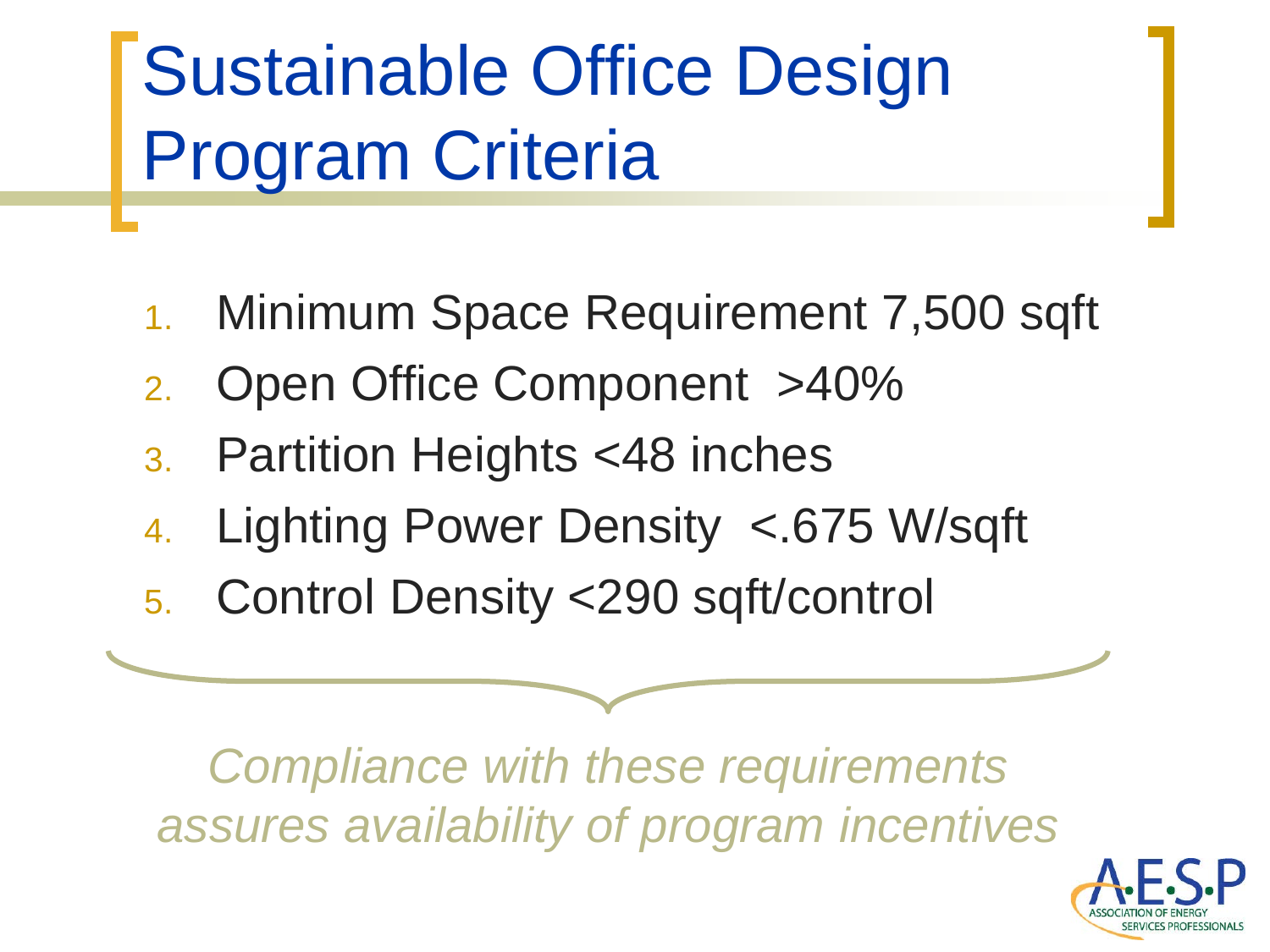# Program Status

- Program launched Spring 2015
- 13 projects complete so far representing 930,000 sqft and 1.8 million kwh saved annually
- Projects range in size 10,000 200,000 sqft
- 12+ additional projects in the pipeline
- More targeted outreach needed but general feedback is positive

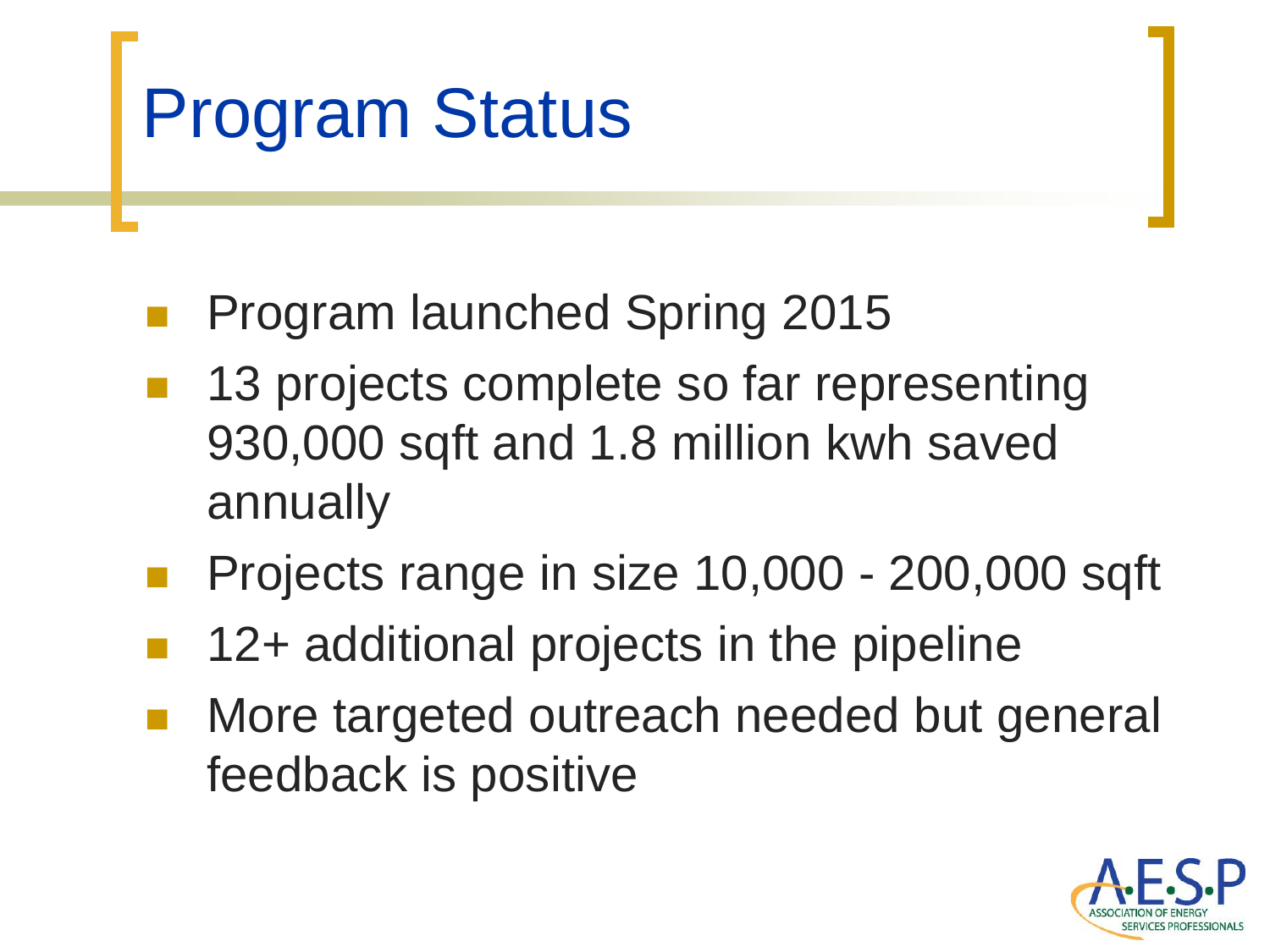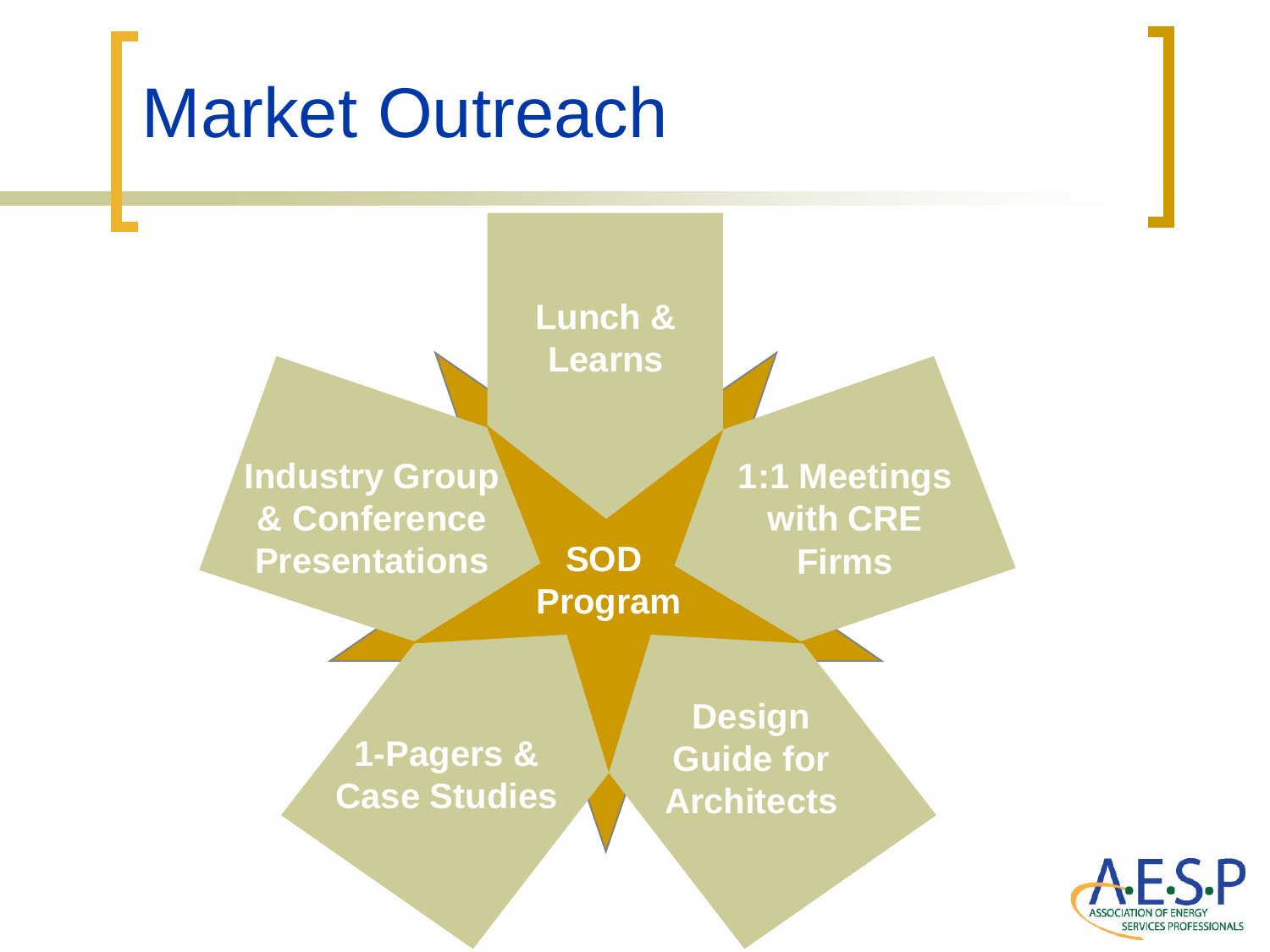## ARC/Architectural Resources **Cambridge**

- 80-person Architecture Office
- AIA 2030 Challenge, 40+ LEED Accredited Professionals
- **19,200 sqft**
- **Completed** June 2015
- LEED ID+C -2009 GOLD

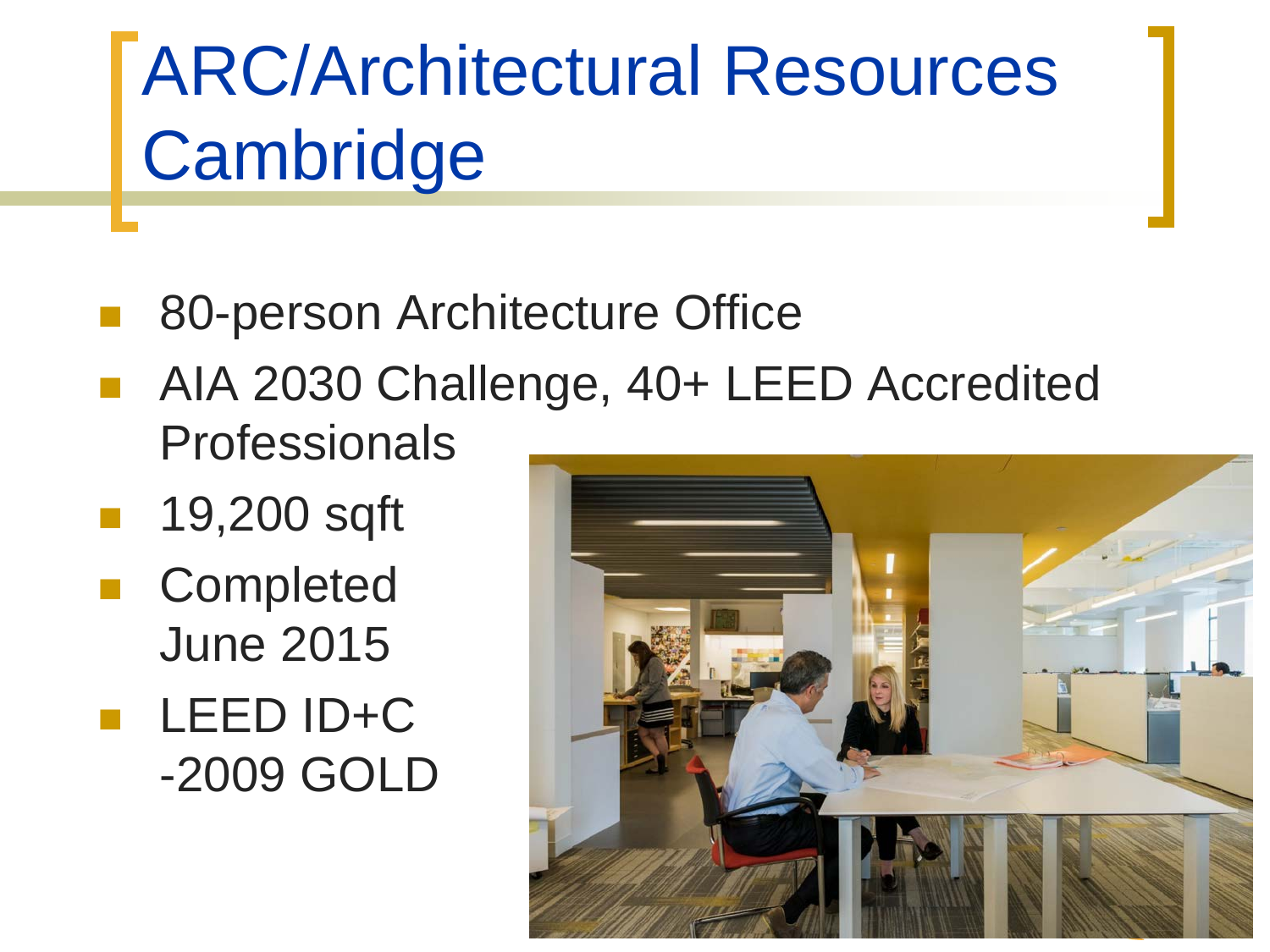# Design Criteria



#### ■ 54% Open Office **Low Partition Heights**

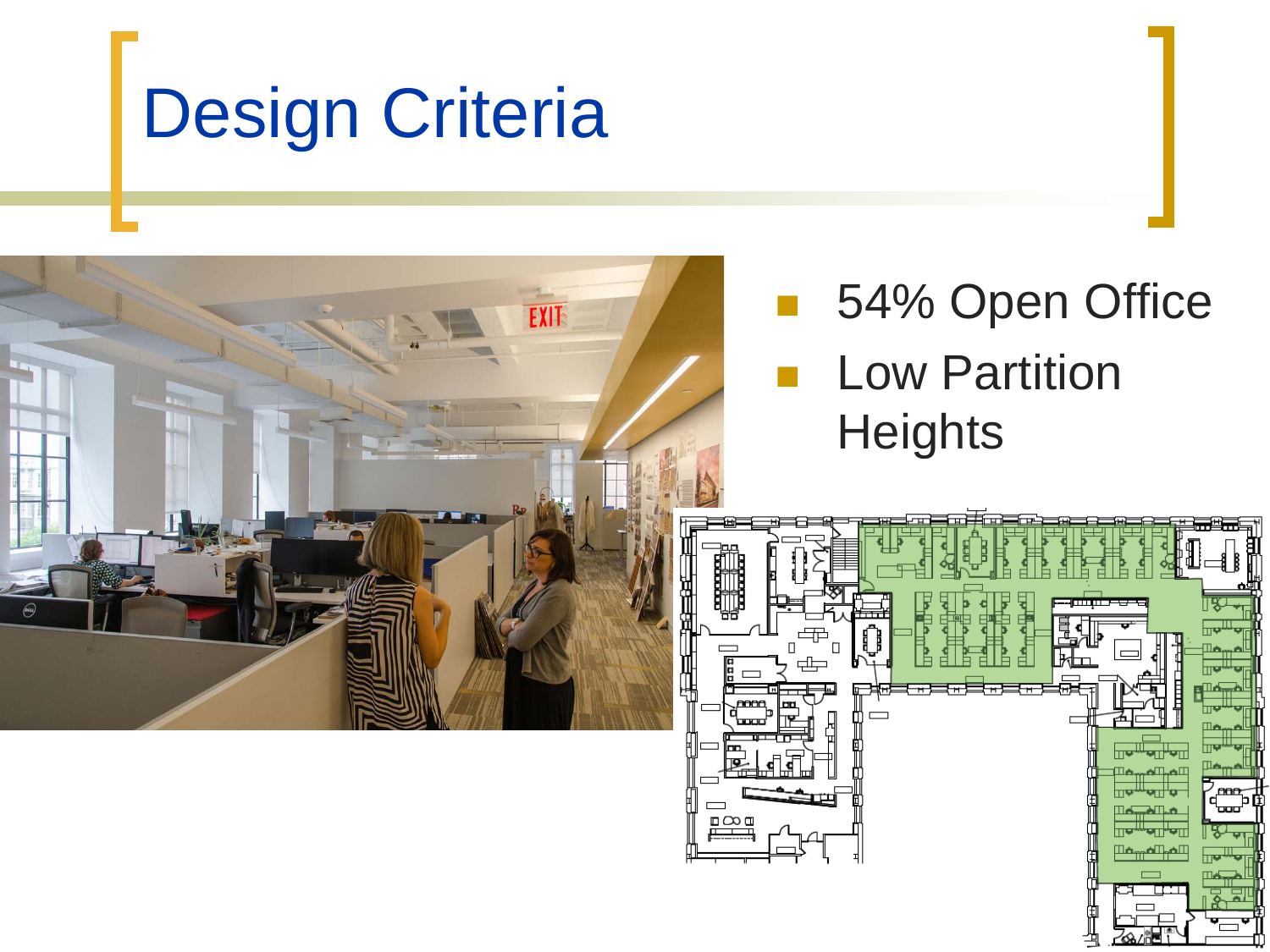# Lighting Power Density (LPD)



- LED Fixtures
- Careful Design
- Test and Retest
- LPD 0.65 watt/sqft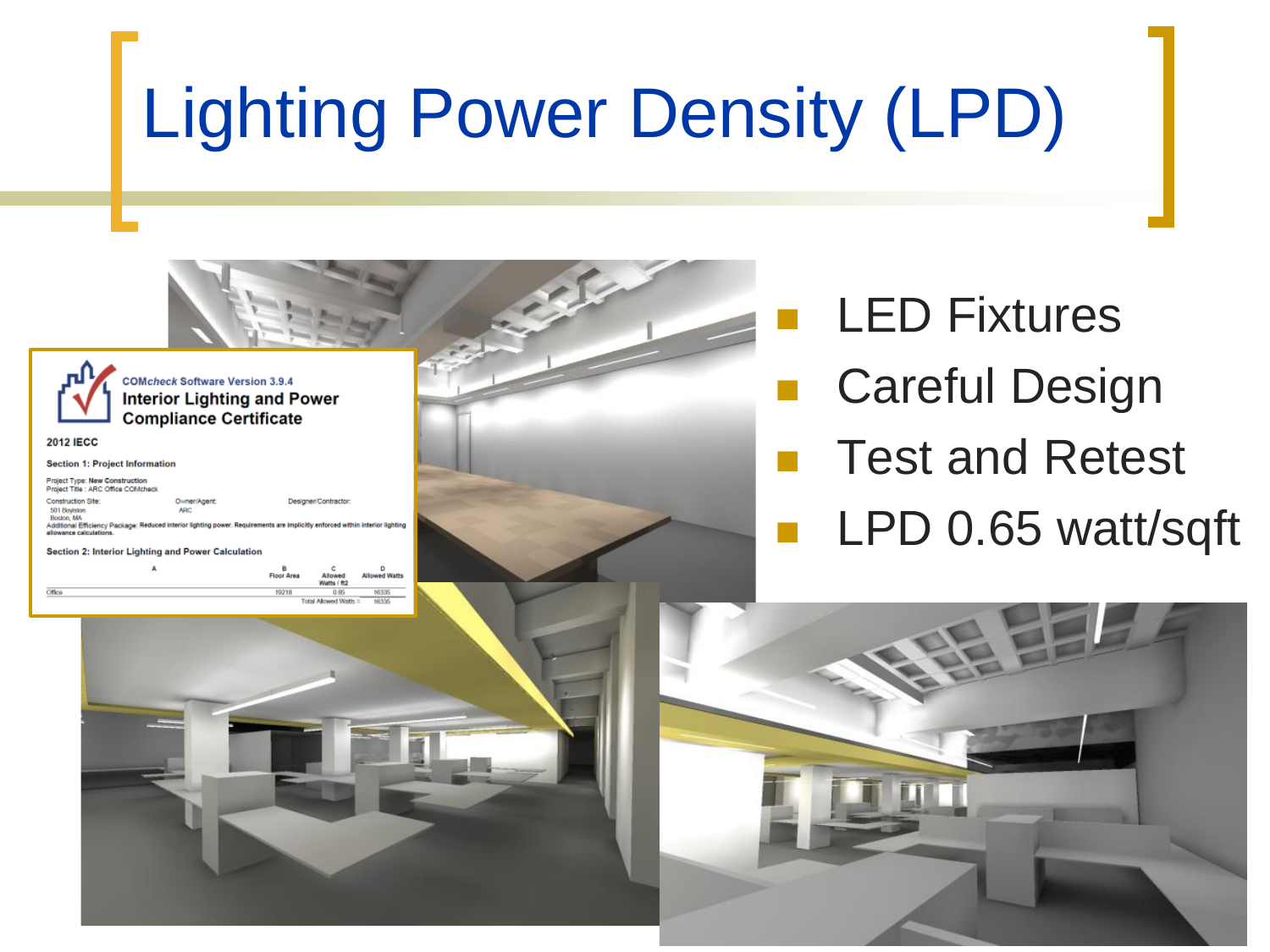# Lighting Controls



#### Avg area/control point  $= 274$  sqft

- 42 occupancy sensors
- 17 daylight sensors
- 11 manual dimming controls

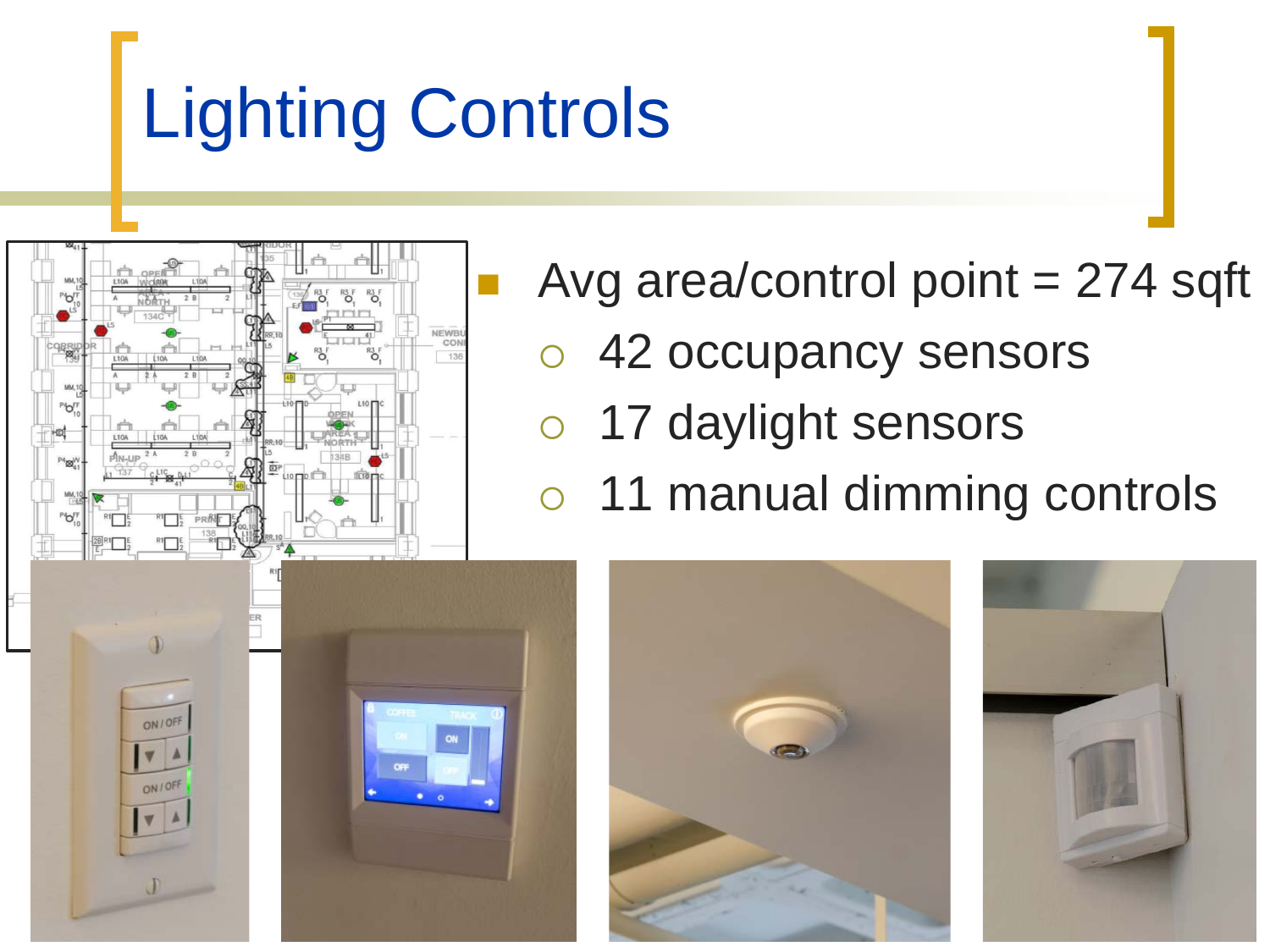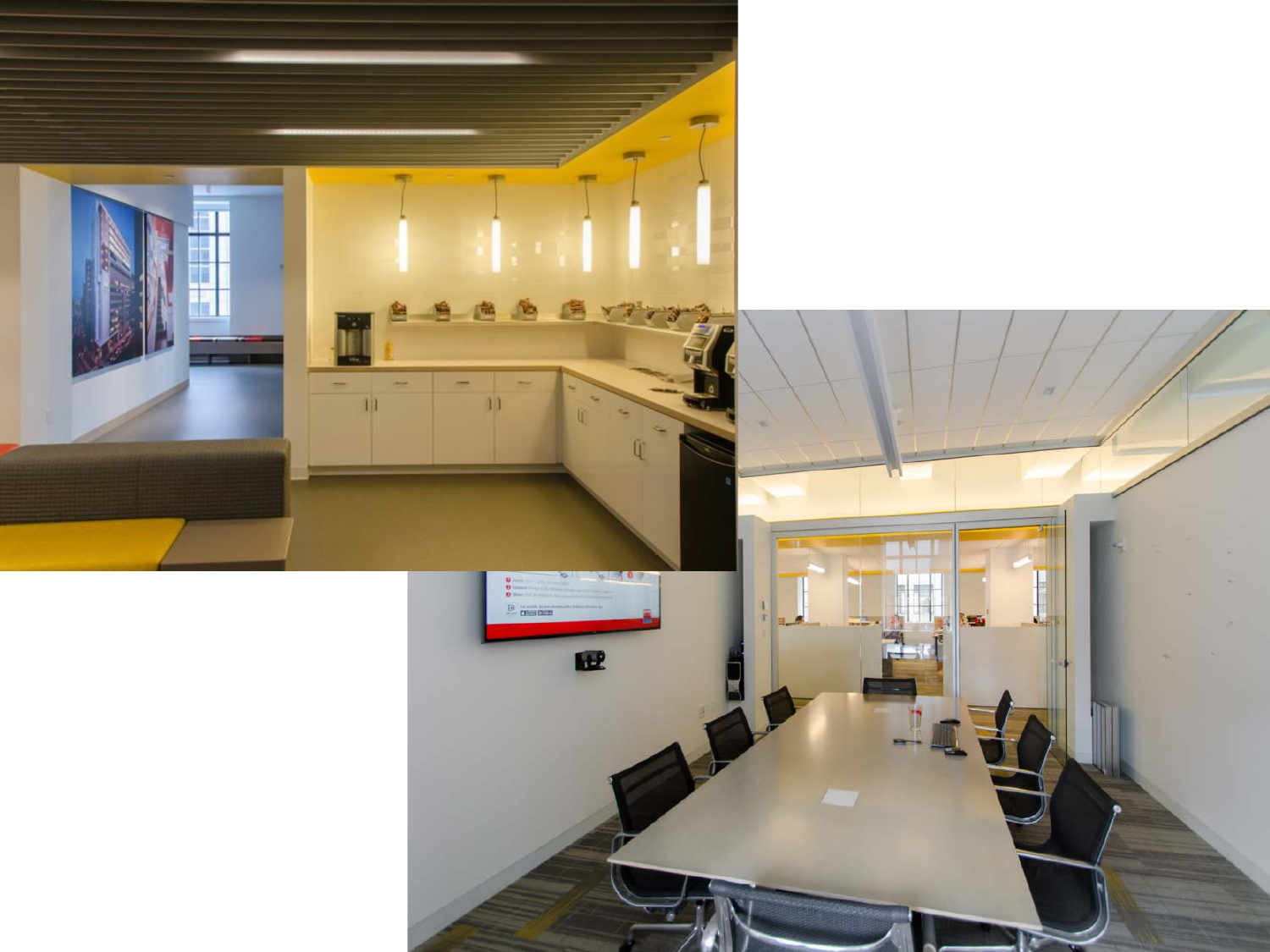## Costs and Savings

- Fixture Cost = \$170,000 (\$9/sqft)
- Controls Cost = \$31,000 (\$1.60/sqft)
- Incentive  $= $19,218$
- Estimated Energy Savings
	- \$5,200/yr (\$0.27/sqft)
	- 34,600 kwh/yr (1.8 kwh/sqft/yr)
	- 17 tons CO2/yr

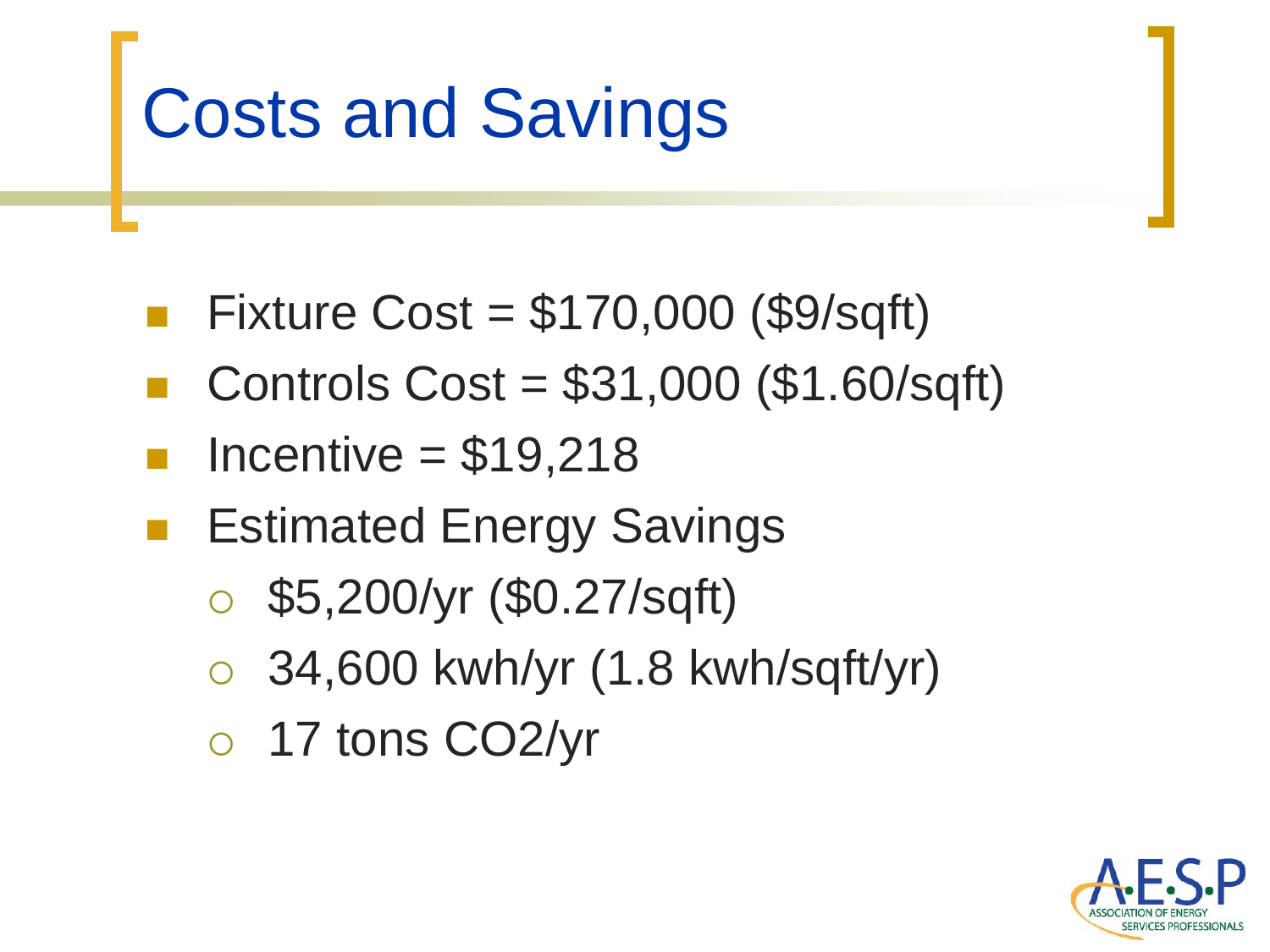Sustainable Tenant Office Design for All

- Office Tenant Fit-Outs don't have to miss out on efficiency opportunities!
- $\blacksquare$  For more info on design guidelines, application details, or case studies, visit [www.masssave.com/SOD](http://www.masssave.com/SOD)

*Marta Schantz, Waypoint Building Group, [martaschantz@waypointbuilding.com,](mailto:martaschantz@waypointbuilding.com)* 

*(415) 757-6261*